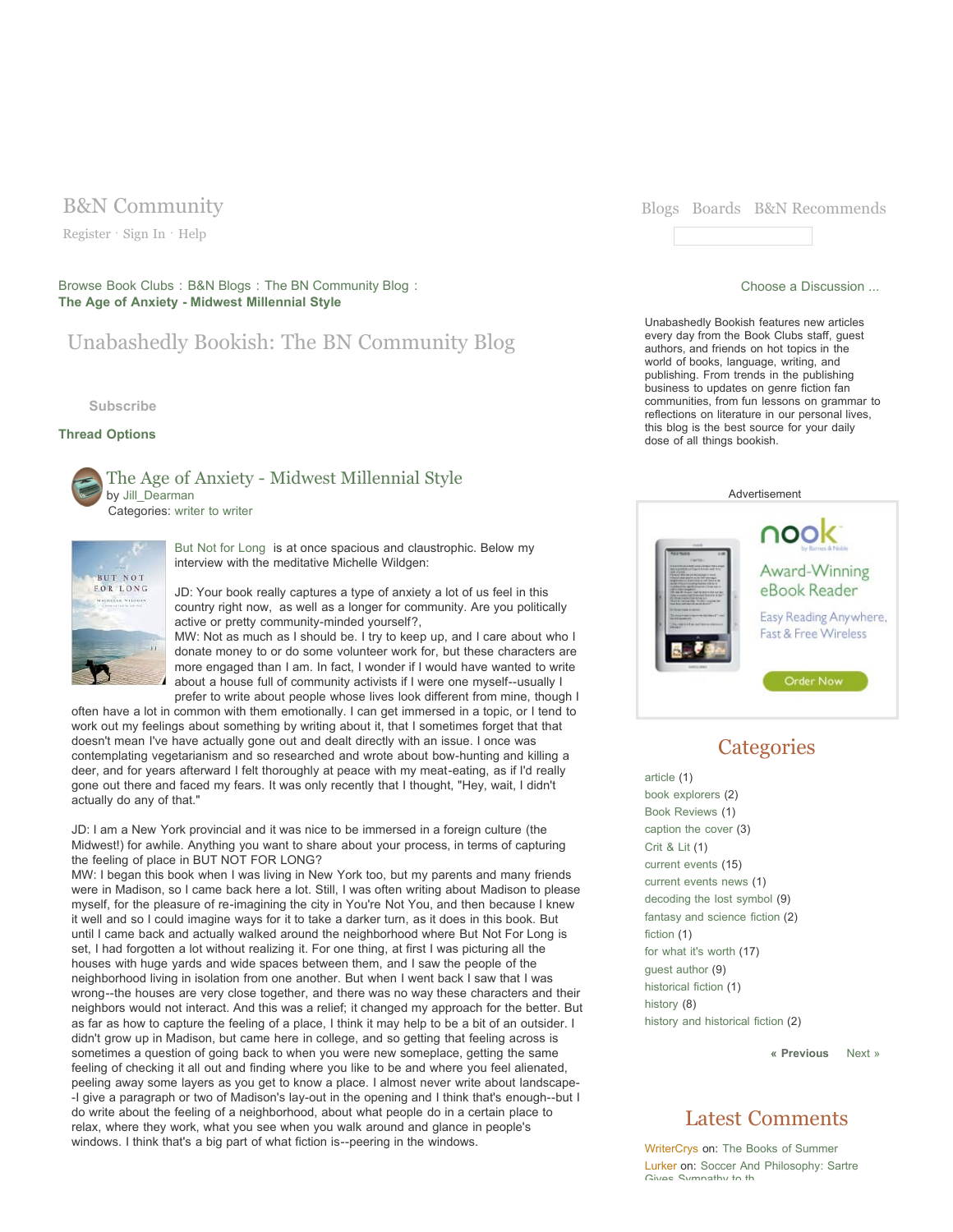#### JD: What's your writing practice like?

MW: It depends. I work best with some other kind of work to turn to when fiction feels really difficult, so that some kind of balance is there. But in the past few years the balance has been out of whack--too much other work and not enough writing. I have to beat it back into submission again, I think. Usually my writing time is measured--a few days a week, a few hours at a time, hopefully stopping when I still have something to say the next session. Every now and again I do benefit from a week of nothing but writing and no internet, but only if I am already well into a project. I think I find generating new work so difficult that I do it best in small doses: a single scene, a little thread to follow. In terms of plot, I generally only foresee a little beyond what I am writing, rather than having the entire thing planned out ahead of time. This can be nerve-shredding, because you only know months later if you have anything at all, but at the same time I think that the slowness of this, the sitting and thinking and paying close attention to what feels right and unexpected and particular to your characters, is crucial to creating a complex emotional world. Otherwise I think it is too easy to over-simplify people's motivations and encounters with each other. It's tempting to talk about this process in terms of "discovering" why my characters do this or that, even though I know it's my own mind that is generating it all. But somehow the brain seems to knit things together more satisfyingly when I work slowly and let these connections form while I am concentrating on something slightly more concrete.

JD: Are you as perfectionistic about your own prose as most editor/authors I know? How do you achieve momentum in your writing process even when the initial prose slows you down? MW: I try not to overwork it as I first get going--just throw it down on the page and fix it later like a good ruthless editor. There are definitely times when I am trying to articulate an emotion or a moment and I spend forever screwing around with a couple words to get it right and delineate precisely the weird mix I wanted. But I prefer to try and see the imagined world clearly, to put a ton down and be willing to cut back, and enjoy the mechanic's kind of tinkering you get to do in the later stages, when you move around paragraphs and tighten up sentences. Of course, that part feels so satisfying that it is tempting to jump right to it.

JD: Who are your biggest influences as a writer? Filmmakers? (Your book has a very cinematic feel.)

MW: This book was influenced a lot by the movie Children of Men--how recognizable and yet how frighteningly different it was from our world. I started the book but never read it all--I had such a strong response to the film that I didn't want to dilute it, which is odd for me, because as we know, the book is almost always better than the movie. But I am not a film buff, even though I do find some films as satisfying and inspiring as a great book. The last scene of Big Night is like that for me: as beautiful and understated as a perfect short story, everything said in silence, the emotional changes clear but not overdone. In books, I return to MFK Fisher and Laurie Colwin a lot, for the perfect prose, Fisher's gorgeous food description and the ugliness and oddity she was willing to show in people's behavior, Colwin for the sharpness and lightness of her wit, and of course for all the food in there too. Alice Munro



Selected Stories , particularly her older work, is another huge one for me. I love the fact that she is not always writing about what reads immediately as high drama, but yet as you dig into an average life you find the intensity--sometimes a flat-out crazed intensity--is there. Such unshowy prose, too, and often I have a hard time saying what it is a story has done and how it made me feel a certain way by its end--why do I love the story "Turkey Season" so much, or "Friend of My Youth"? I sometimes don't even want to analyze it, because the achievement of that kind of mystery is too wonderful to start chopping it up. I think you have to remain a reader sometimes, and just let it be something you love.

Indeed! To peer into this author's window, check out her website:



http://www.michellewildgen.com/. For more on the craft of writing, check out my new book, Bang the Keys or stop by the site: http://www.bangthekeys.com. And now, to all a Happy Thanksgiving and to all a goodnight!

Post a comment Permalink **0**



**« Back to Blog « Newer Article Older Article »**

Gives Sympathy to the BLOGGEE: Sarah-W on: In the Graveyard of

Empires DanDC01 on: Celluloid Heroes

**KathyS** on: I Need You to Buy this Book for Me: Anthony Bourda...

**BLOCCER** LisaSteinke on: Dazzling Debuts **BOOKSELLER** melissas on: The Japanese

Answer to Rod Serling: Otsuichi's New...

CharlieG31 on: Philosophy and the Bedroom: The Marquis de Sade

creativeconundrum on: This American Life BLOGER Ellen\_Scordato on: Breaking Bad and Adverb Good: -ly -ly -ly We Roll ...

## Blogroll

Scuffed Slippers and Wormy Books BookMagic The Eerie Coterie B.A.M. Book Reviews Wordsmithonia Romance: B(u)y the Book The Book Lady's Blog